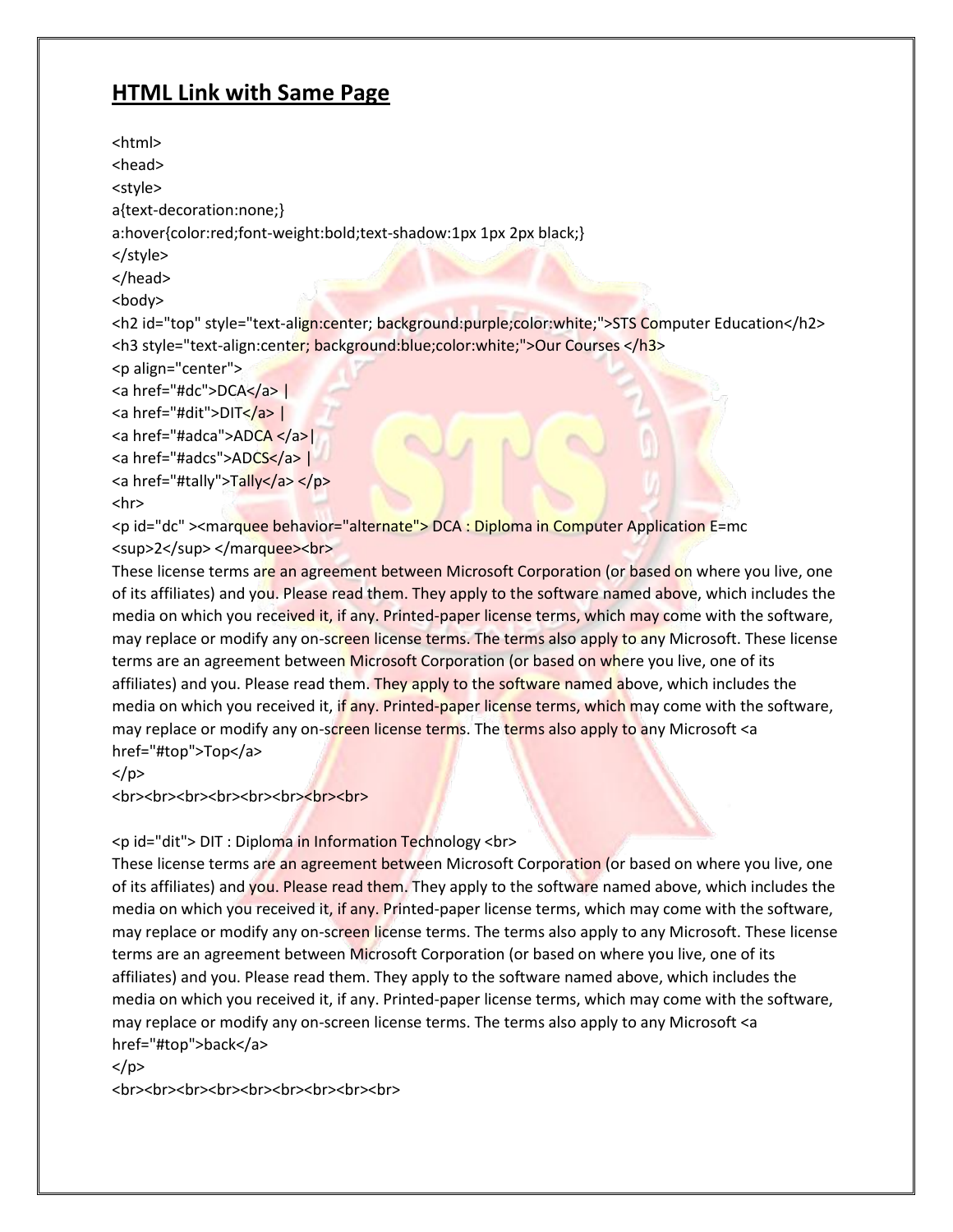## <p id="adca"> ADCA : Advance Diploma in Computer Applications <br>

These license terms are an agreement between Microsoft Corporation (or based on where you live, one of its affiliates) and you. Please read them. They apply to the software named above, which includes the media on which you received it, if any. Printed-paper license terms, which may come with the software, may replace or modify any on-screen license terms. The terms also apply to any Microsoft. These license terms are an agreement between Microsoft Corporation (or based on where you live, one of its affiliates) and you. Please read them. They apply to the software named above, which includes the media on which you received it, if any. Printed-paper license terms, which may come with the software, may replace or modify any on-screen license terms. The terms also apply to any Microsoft <a href="#top">back</a>

## $<$ /p>

<br><br><br><br><br><br><br>

## <p id="tally"> Tally : Certificate in Financial Accounting <br>

These license terms are an agreement between Microsoft Corporation (or based on where you live, one of its affiliates) and you. Please read them. They apply to the software named above, which includes the media on which you received it, if any. Printed-paper license terms, which may come with the software, may replace or modify any on-screen license terms. The terms also apply to any Microsoft. These license terms are an agreement between Microsoft Corporation (or based on where you live, one of its affiliates) and you. Please read them. They apply to the software named above, which includes the media on which you received it, if any. Printed-paper license terms, which may come with the software, may replace or modify any on-screen license terms. The terms also apply to any Microsoft <a href="#top">back</a>

## $<$ /p>

<br><br><br><br> <p id="adcs"> ADCS : Advance Diploma in Computer Science <br>

These license terms are an agreement between Microsoft Corporation (or based on where you live, one of its affiliates) and you. Please read them. They apply to the software named above, which includes the media on which you received it, if any. Printed-paper license terms, which may come with the software, may replace or modify any on-screen license terms. The terms also apply to any Microsoft. These license terms are an agreement between Microsoft Corporation (or based on where you live, one of its affiliates) and you. Please read them. They apply to the software named above, which includes the media on which you received it, if any. Printed-paper license terms, which may come with the software, may replace or modify any on-screen license terms. The terms also apply to any Microsoft <a href="#top">back</a>

 $<$ /p>

<br><br><br><br><br><br><br><br><br><br><br><br><br><br><br><br><br> </body>

## </html>

# **OUTPUT**